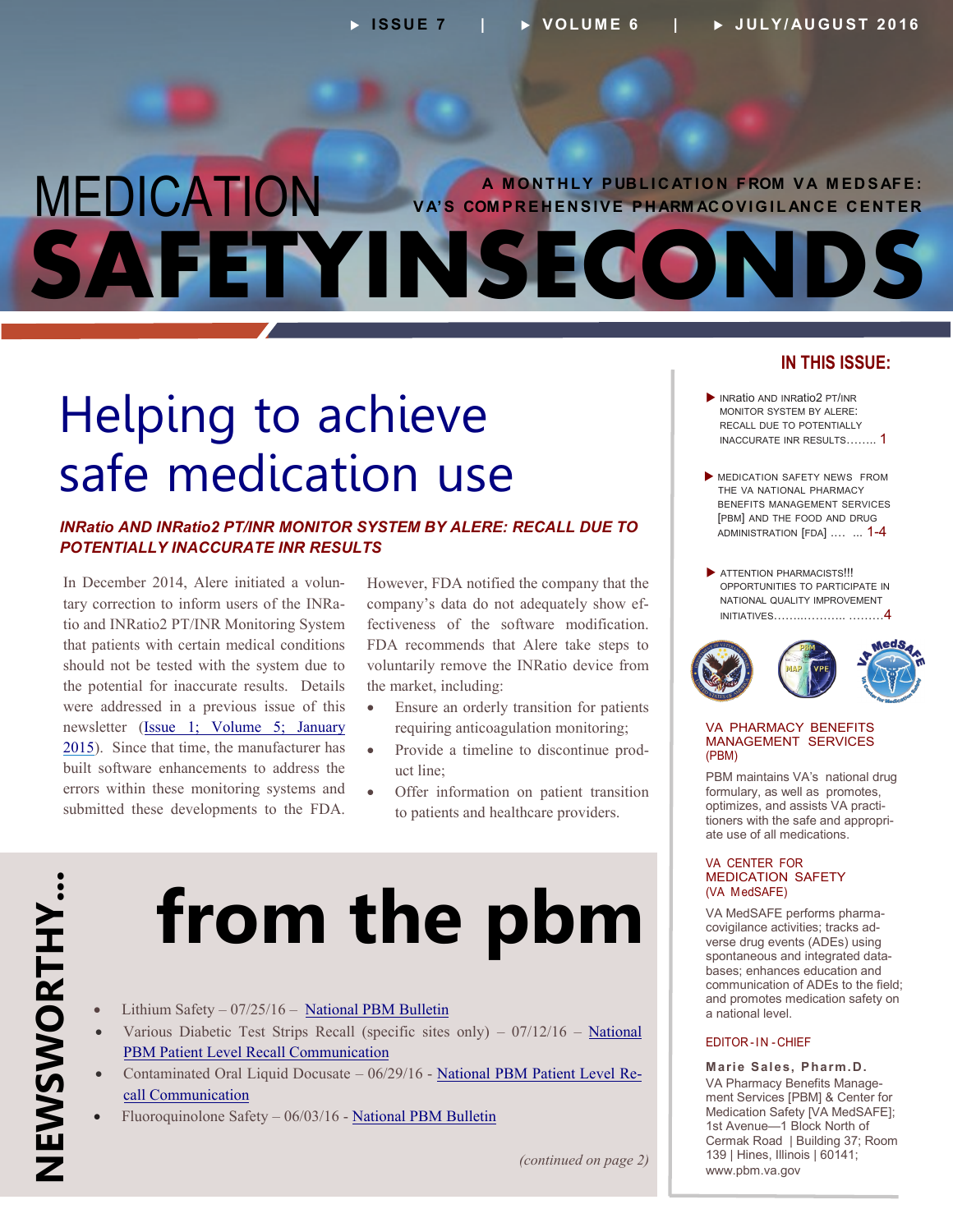### from the fda *continued from page 1)*

#### **INFECTIOUS DISEASE**

[FDA updates warnings for oral and injectable fluoroquinolone antibiotics due to disabling side effects](http://www.fda.gov/Drugs/DrugSafety/ucm511530.htm)  7/26/2016

FDA revised the *Boxed Warning* of fluoroquinolone products and also added a new warning based on the results of its safety review last May that showed that systemic use (i.e. tablets, capsules, and injectables) of fluoroquinolones is associated with disabling and potentially permanent serious side effects involving the tendons, muscles, joints, nerves, and central nervous system that can occur together in the same patient. The labels of fluoroquinolone medicines already have a *Boxed Warning* for tendinitis, tendon rupture, and worsening of myasthenia gravis. The labels also include warnings about the risks of peripheral neuropathy and central nervous system effects as well as other serious risks such as cardiac, dermatologic, and hypersensitivity reactions associated with fluoroquinolones. In addition to updating information in the *Boxed Warning*, the *Indications and Usage* section contains new language reserving the use of fluoroquinolones for patients who do not have other available treatment options for acute bacterial sinusitis (ABS), acute bacterial exacerbation of chronic bronchitis (ABECB), and uncomplicated urinary tract infections (UTI). For further details, please see last month's issue (Issue 6; Volume 6; June 2016) as well the [National PBM Bulletin](http://www.pbm.va.gov/PBM/vacenterformedicationsafety/nationalpbmbulletin/FLUOROQUINOLONE_SAFETY_NATIONAL_PBM_BULLETIN_060316_FINAL.pdf) released in June.

#### **ENDOCRINOLOGY**

#### [FDA strengthens kidney warnings for diabetes medicines canagliflozin \(Invokana, Invokamet\) and dapagli](http://www.fda.gov/Drugs/DrugSafety/ucm505860.htm)[flozin \(Farxiga, Xigduo XR\)](http://www.fda.gov/Drugs/DrugSafety/ucm505860.htm)

#### 6/14/2016

FDA has strengthened the existing warning about the risk of acute kidney injury for the type 2 diabetes medicines canagliflozin (Invokana, Invokamet) and dapagliflozin (Farxiga, Xigduo XR); however, FDA does not mention whether empagliflozin (Jardiance) carries the same risk. This is based on 101 cases of acute kidney injury reported to FDA's Adverse Event Reporting System (FAERS) from March 2013 to October 2015 that demonstrate a temporal relationship with canagliflozin (73 patients) and dapaglifozin (28 patients). Of these 101 cases:

- 96 resulted in hospitalization for evaluation and management of acute kidney injury;
- 22 cases involved admission to an intensive care unit;
- 4 deaths occurred during hospitalization, 2 of which were cardiac-related.
- 15 patients received dialysis:
	- 3 patients had a history of chronic kidney disease or previous acute kidney injury; and
	- $6$  reported concomitant use of both an angiotensin-converting enzyme (ACE) inhibitor and a diuretic.
- In 58 cases, the time to onset of acute kidney injury occurred within one month or less of initiating the  $\bullet$ drug.
- 78 cases reported drug discontinuation:
	- 56 cases reported improvement;
	- $\Diamond$  11 patients did not recover, which included the 4 deaths noted previously;
	- $\Diamond$  3 patients recovered with sequelae upon discontinuation.

FDA recommends that:

- $\bullet$ Before initiating canagliflozin or dapagliflozin, consider factors that may predispose patients to acute kidney injury, including hypovolemia, chronic renal insufficiency, congestive heart failure, and concomitant medications such as diuretics, angiotensin-converting enzyme (ACE) inhibitors, angiotensin receptor blockers (ARBs), and nonsteroidal anti-inflammatory drugs (NSAIDs).
- Evaluate renal function prior to initiating canagliflozin or dapagliflozin and monitor periodically thereafter.
- Consider temporarily discontinuing canagliflozin or dapagliflozin in any setting of reduced oral intake such as acute illness or fasting, or with fluid losses such as gastrointestinal illness or excessive heat exposure.
- Monitor patients for signs and symptoms of acute kidney injury. If acute kidney injury occurs, discontinue canagliflozin or dapagliflozin promptly and institute treatment.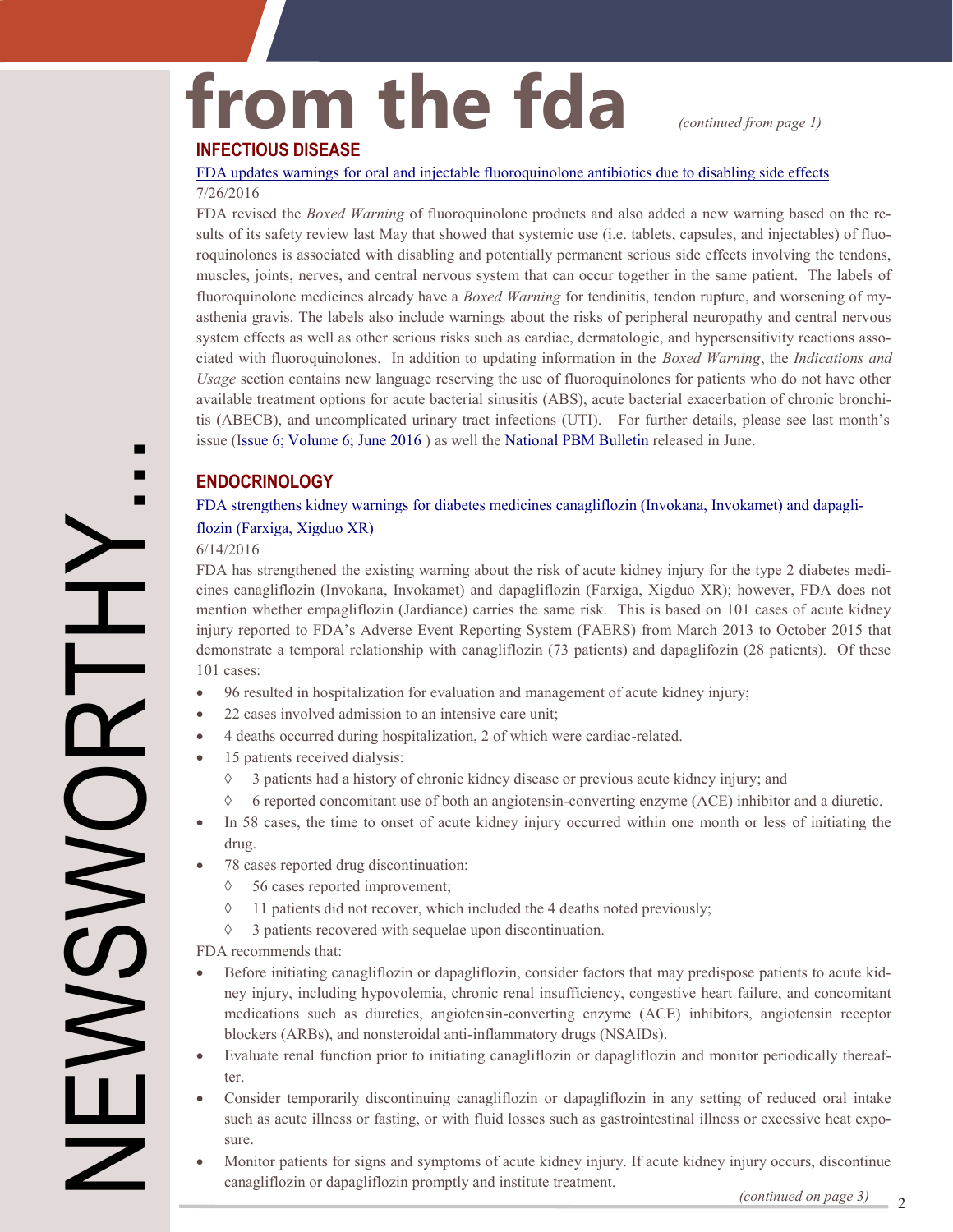# **from the fda** *(continued from page 2)*<br>• Instruct patients to seek medical attention immediately if they experience signs and symptoms while taking

- these medicines such as:
	- Decreased urine
	- $\Diamond$  Swelling in legs or feet
- Inform patients to not stop or change their diabetes medicines without first talking to their health care professional as uncontrolled blood sugar levels may ensue.

#### **GASTROENTEROLOGY**

#### [FDA warns about serious heart problems with high doses of the antidiarrheal medicine loperamide \(Imodium\),](http://www.fda.gov/Drugs/DrugSafety/ucm504617.htm)  [including from abuse and misuse](http://www.fda.gov/Drugs/DrugSafety/ucm504617.htm)

#### 6/7/2016

Higher than recommended doses of loperamide can cause serious cardiac events, including QT interval prolongation, Torsades de Pointes, other ventricular arrhythmias, cardiac arrest, syncope, and death. In the majority of severe cases, individuals intentionally abused loperamide by taking massive doses to achieve a feeling of euphoria or prevent opioid withdrawal. Some patients also misused loperamide by taking higher than recommended doses to treat diarrhea. In several cases, individuals used concomitant drugs to increase gastrointestinal absorption, decrease loperamide metabolism, and increase blood brain barrier penetration. These drugs included CYP3A4 inhibitors (e.g., itraconazole, clarithromycin), CYP2C8 inhibitors (e.g., gemfibrozil), and Pglycoprotein inhibitors (e.g., quinidine).

FDA recommends that providers:

- Prescribe loperamide with caution in patients at risk for QT interval prolongation, Torsades de Pointes, and other serious arrhythmias or who utilize drugs that inhibit loperamide metabolism or transport (i.e., CYP3A4, CYP2C8, or P-glycoprotein inhibitors). Concomitant drugs may act synergistically to increase loperamide concentrations by blocking more than one pathway of loperamide elimination.
- Counsel patients about the cardiac risks of loperamide and tell them not to use more than the recommended dose.
- If loperamide-induced cardiotoxicity is suspected:
	- Discontinue loperamide and start therapy to manage and prevent cardiac arrhythmias and severe outcomes.
	- $\Diamond$  Measure blood levels of loperamide, which may require specific testing.
	- Consider electrical pacing or cardioversion for loperamide-associated Torsades de Pointes that persists despite pharmacotherapy.

#### [FDA warns about serious bleeding risk with over](http://www.fda.gov/Drugs/DrugSafety/ucm504328.htm)-the-counter antacid products containing aspirin 6/6/2016

NEWSWORTHY.<br>
News moderns are the medical attention interactions which they experiment the half content of the second attention in the medical attention in the medical attention in the medical attention in the medical atte Over-the-counter (OTC) aspirin-containing antacid products used to treat heartburn, sour stomach, acid indigestion, or upset stomach have existing warnings on their labels about bleeding risk; however, FDA continues to receive reports of this serious safety issue. Out of 41 cases identified by the FDA Adverse Event Reporting System (FAERS) from 1969-2014, all experienced serious outcomes resulting in hospitalization, and 21 patients required transfusions due to the blood loss. Most of the patients recovered; one death was reported. Risk factors for developing bleeding were reported in 88% (36/41) of the cases, and included age greater than 60 years (n=23); use of anticoagulants, steroids, or nonsteroidal anti-inflammatory drugs (n=28); history of stomach ulcers (n=4); or history of alcohol abuse (n=5). FDA continues to evaluate this safety concern and plans to convene an advisory committee of external experts to provide input regarding the need for additional actions.

#### **CENTRAL NERVOUS SYSTEM**

#### [FDA evaluating the risk of burns and scars with Zecuity \(sumatriptan\) migraine patch](http://www.fda.gov/Drugs/DrugSafety/ucm504588.htm)  6/2/2016

Since marketing began in September 2015, the sumatriptan (Zecuity) patch, used to treat acute migraine

 $(continued on page 4)$   $3$